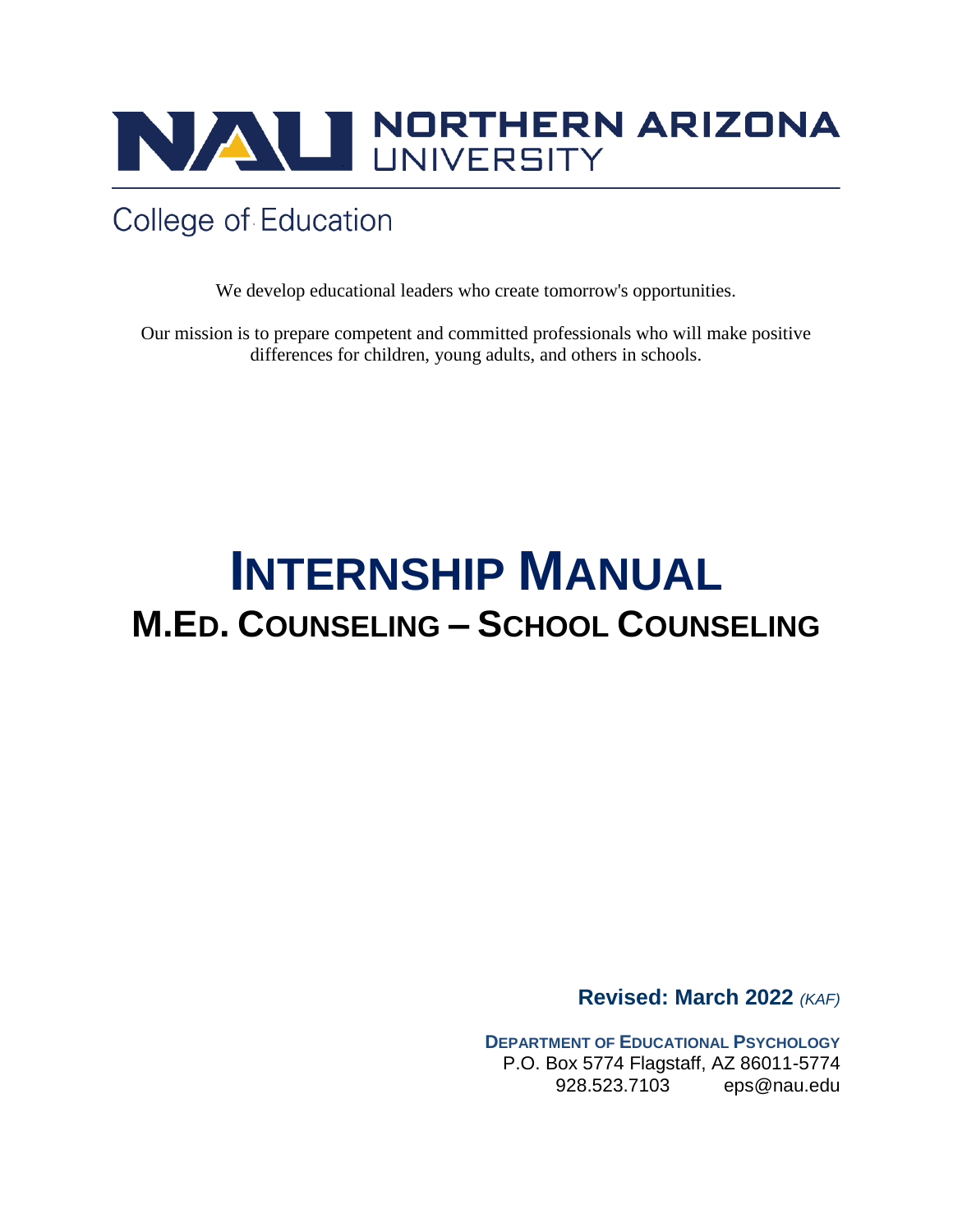## **EPS INTERNSHIP MANUAL M.ED. COUNSELING – SCHOOL COUNSELING**

## **TABLE OF CONTENTS**

|                                                                    | <b>PAGE</b> |
|--------------------------------------------------------------------|-------------|
| Guideline for All Students in EPS 694 School Counseling Internship |             |
| Objectives of the Internship                                       |             |
| Responsibilities of the Intern Candidate                           |             |
| Admonitions Regarding Students Behavior During the Internship      |             |
| Professional Code of Ethics and Certification Guidelines           | 4           |
| The Roles of the School                                            |             |
| The Roles of the School Supervisor                                 |             |
| The Roles and Responsibilities of the NAU Faculty Supervisor       | 6           |
| Timeline and Checklist for Internship                              |             |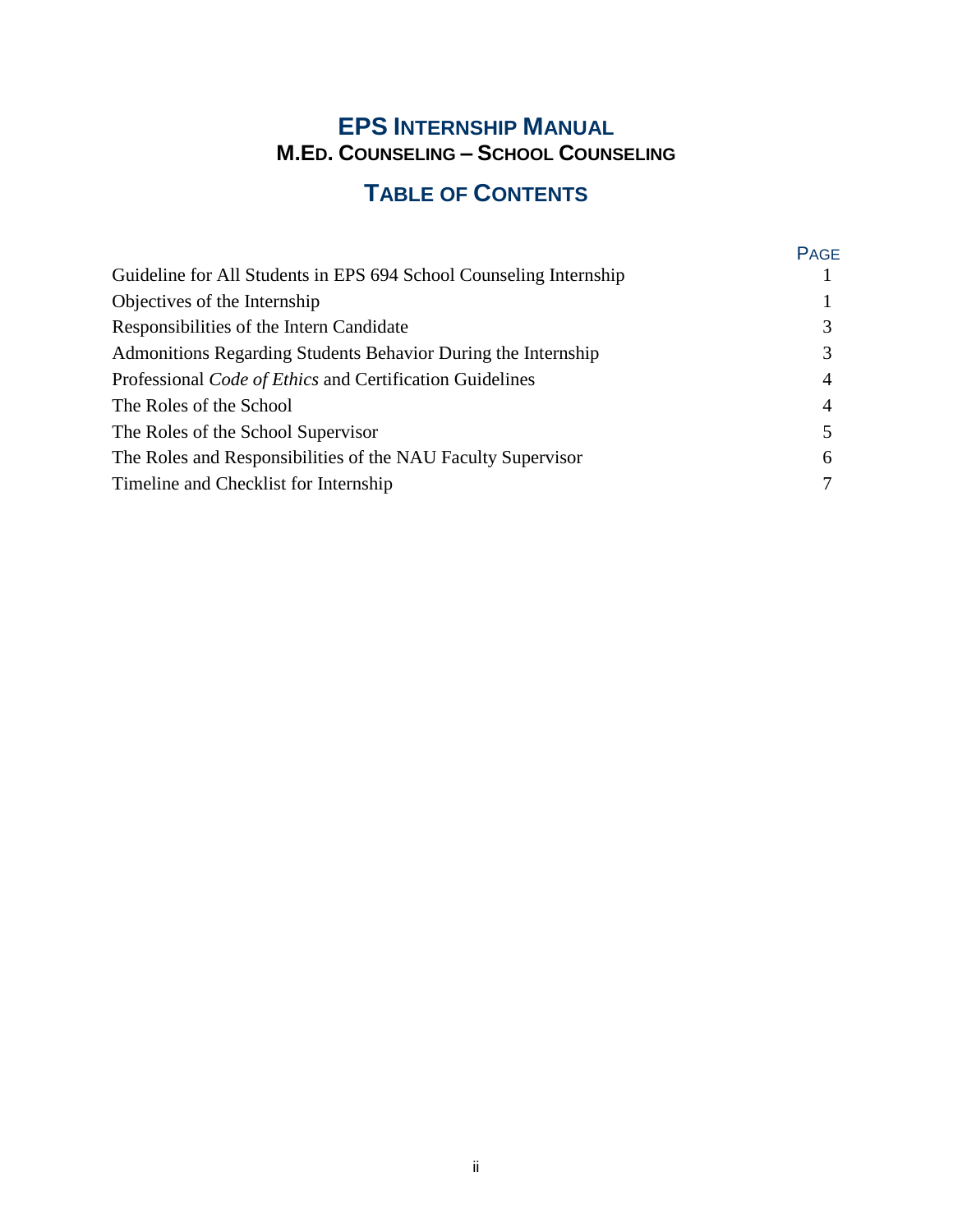## **GUIDELINES FOR ALL STUDENTS IN EPS 694 SCHOOL COUNSELING INTERNSHIP**

The purpose of these guidelines is to clarify the objectives of the Master of Education in Counseling – School Counseling Internship and to outline the specific responsibilities of the Student Intern, the NAU Faculty Supervisor, the School, and the School Supervisor. All students in the M.Ed. in Counseling with an emphasis in School Counseling are required to complete **600 on-site hours** (6 credit hours) of internship after successful completion of all coursework including EPS 692: Counseling Practicum. The internship is usually completed as a full-time (40 hours per week over 15-16 weeks) experience in an approved school and with an approved certified school counselor-supervisor during the last semester of the student's program of study. Other options including a half-time (20 hours per week) experience in an approved school during the last two semesters of the student's program. During this internship experience, students are expected to gain experience at two school levels (e.g., elementary and middle school levels). Paid internships are encouraged, but not required.

The internship provides the Intern with the opportunity to apply the theoretical concepts and skills learned in their academic program and supplement the knowledge and skills with practical experience. The internship also allows the candidate to make the transition from the academic setting to the actual work setting and therefore adapt more realistically to the professional lives they are about to enter. The candidate performs under supervision all the activities that a regularly employed staff member (i.e., professional school counselor) in the setting would be expected to perform.

### **OBJECTIVES OF THE INTERNSHIP**

- 1. To successfully engage in direct and indirect services that enhances their knowledge and skills in the following areas: (a) human growth and development, (b) social and cultural foundations, (c) helping relationships, (d) group work, (e) career and lifestyle development, (f) appraisal, (g) research and program evaluation, (h) professional orientation, and (i) foundations, contextual dimensions, and knowledge and skills for the practice of school counseling.
- 2. To learn how the school fits into the community services system including understanding: (a) rural and multi-ethnic needs and (b) ways to structure interschool partnerships to connect at-risk children, youth, and families with comprehensive human services to support their academic, career, and social/emotional development.
- 3. To learn the function, structure, and goals of the school.
- 4. To learn how to establish and maintain effective working relationships with supervisors, co-workers, and students of diverse backgrounds.
- 5. To develop written and oral communication skills that is essential to functioning effectively within the school.
- 6. To collect and analyze data related on student academic, career, and social/emotional development.
- 7. To build positive environments, implement interventions, and apply strategies to improve student learning.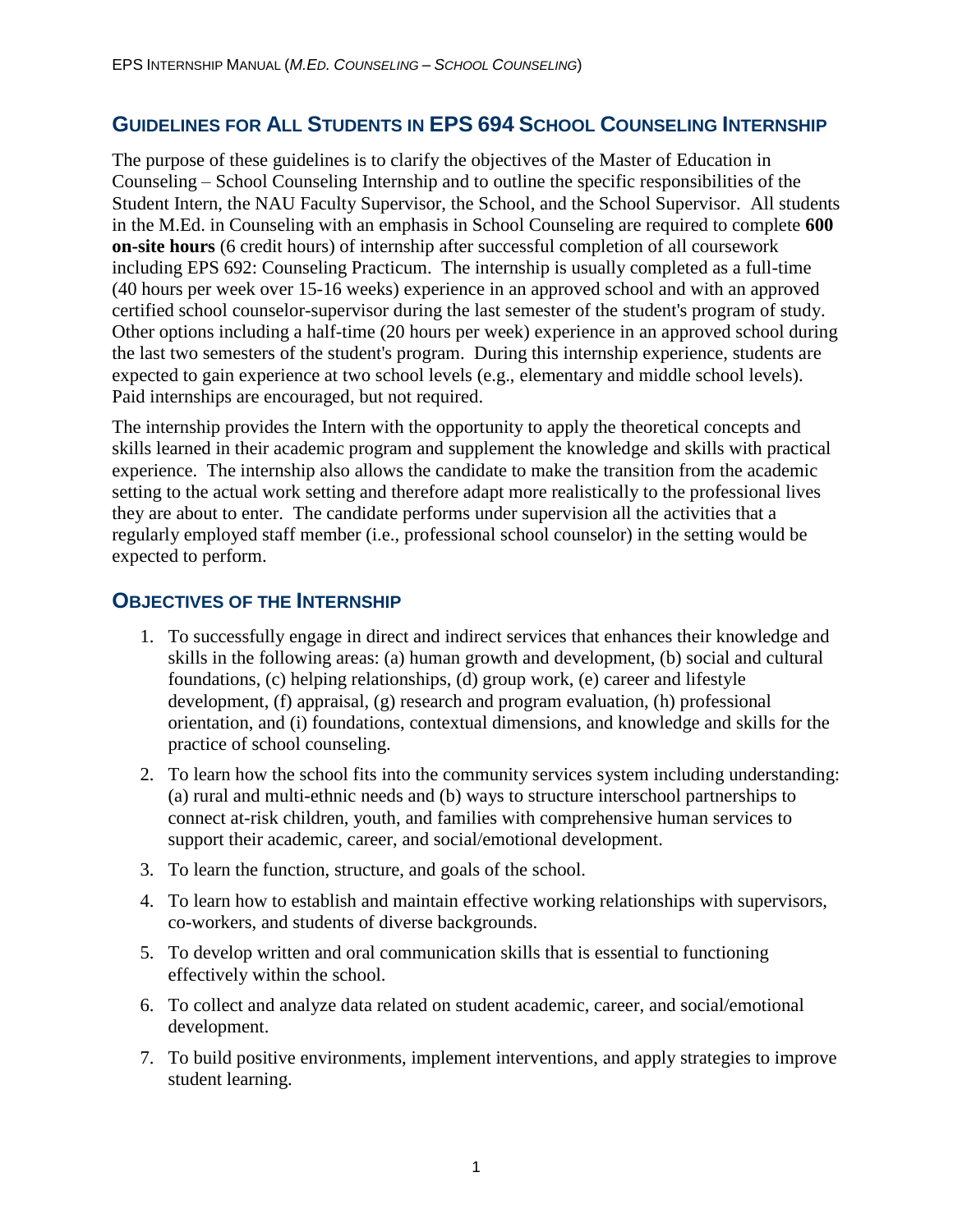- 8. To gain supervised experience in the use of a variety of professional resources such as assessment instruments, computers, print and non-print media, professional literature, research, and information and referral to appropriate providers.
- 9. To perform the duties required of a regularly employed staff member (i.e., professional school counselor) who is occupying the professional role similar to which the student is aspiring.
- 10. To provide counseling and guidance services when possible, at two K-12 levels (e.g., elementary and middle) between Practicum and Internship. Examples of ways to meet this "two-level" recommendation include:
	- a. Experiences gained during practicum experiences are at one level, and the Internship Site is another level.
	- b. Two levels for internship: Hours for Internship are split between two school levels. A contract is required for each site and if one site is designated as the primary site, the secondary site must be approved by the Primary Site Supervisor. In addition, both Site Supervisors must complete evaluations on the candidate at mid-point and final evaluation points and participate in a joint conference evaluation meeting of the Intern candidate.
	- c. An Intern may complete all of their hours at a primary internship site. However, they must work with their Primary Site Supervisor to obtain some planned experiences at another level. A separate contract is not necessary in this situation.
- 11. To obtain experiences in schools working with students with exceptionalities and diverse ethnic, racial, gender, and socioeconomic groups.
- 12. To use technology effectively in their role as a school counselor to impact student learning.
- 13. The internship is also aligned to meet the following Council for the Accreditation of Educator Preparation
- 14. (CAEP) standards and assessment related to the standards is incorporated into the internship contract, reflection paper assignments, and the internship evaluation forms:

Standard 1: Candidate Knowledge, Skills, and Dispositions

Standard 3: Field Experiences and Clinical Practice

- a. Collaboration between Unit and School Partners
- b. Design, Implementation, and Evaluation of Field Experiences and Clinical Practice
- c. Knowledge, Skills and Dispositions to help all students learn

Standard 4: Diversity

- a. Implementation and Evaluation of Curriculum and Experiences
- b. Experiences Working with Diverse Students in P-12 Schools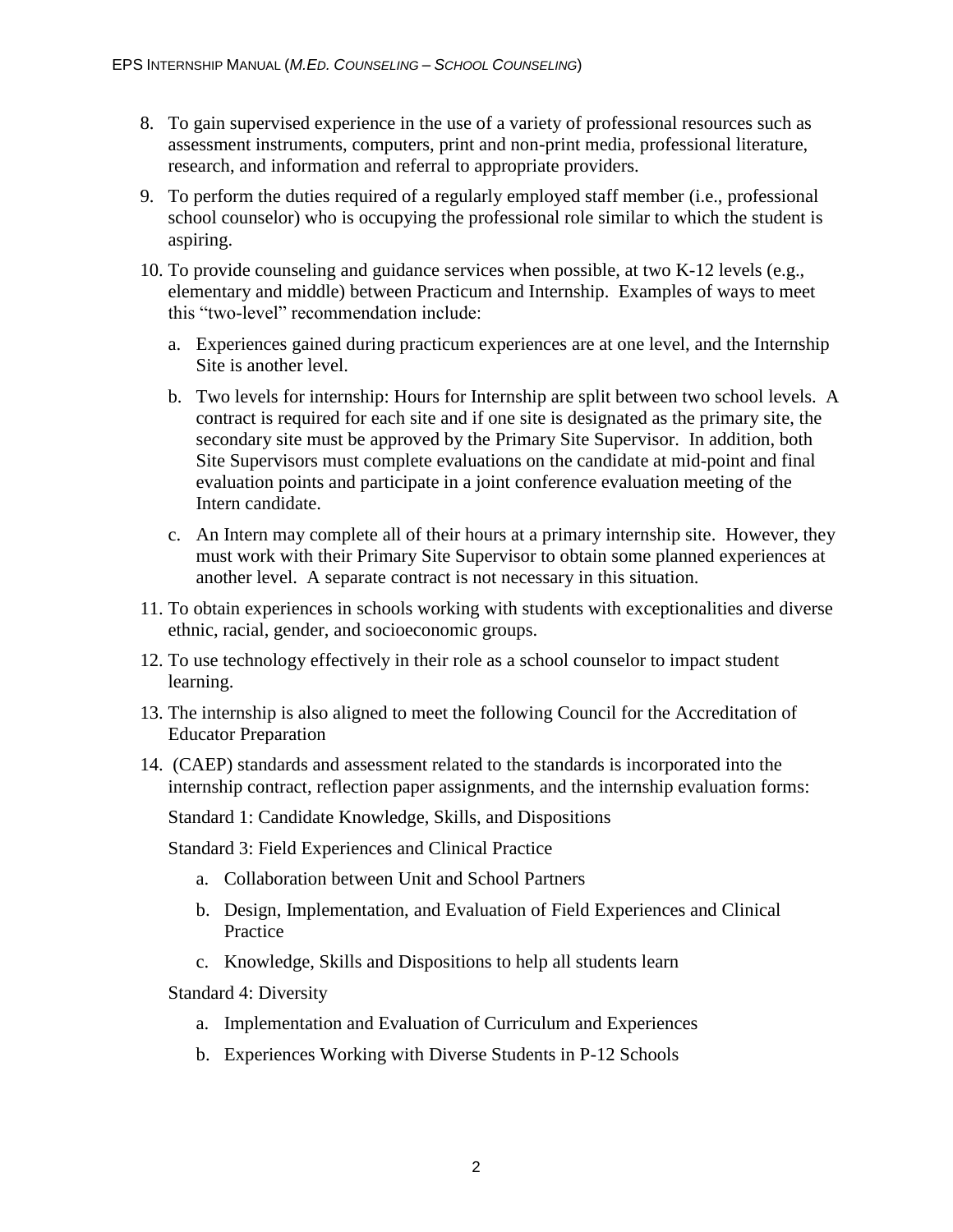### **RESPONSIBILITIES OF THE INTERN CANDIDATE**

- 1. To secure an internship site and contract with a Certified School Counselor as the supervisor (with guidance from NAU faculty, who provide connections and recommendations).
- 2. To obtain evidence of the School Supervisor's certification and current resume.
- 3. To understand and practice the procedures, policies, and regulations established by the school.
- 4. To ask for assistance and supervision when needed to assure the student receives adequate services.
- 5. To seek the assistance of appropriate staff members to address problems and register complaints.
- 6. To attend conferences, staff meetings, training sessions that are assigned by the School Supervisor.
- 7. To conform to the dress code of the school.
- 8. To inform the School Supervisor when s/he will be late or absent or cannot meet the hours as specified in the contract.
- 9. To complete Activity Log Sheets weekly and submit them to the NAU Faculty Supervisor every month. The activities must include:
	- a. a minimum of 240 hours of direct service;
	- b. at least 600 total internship hours (combination of direct and indirect services);
	- c. a minimum of 1 hour per week of individual supervision with the contracted School Supervisor; and
	- d. a minimum of 1½ hours per week of active participation in group supervision provided by the NAU Internship Supervisor.
- 10. To establish goals and objectives at the start of the internship, and complete Reflection Papers at the mid-point of the internship and at the end that support their practice.
- 11. To complete the Candidate Self-Evaluation Forms and review them with your School Supervisor before discussing them with the NAU Faculty Supervisor. Two selfevaluations are completed for each internship site. The first self-evaluation is completed at the mid-point and the second at the end of the internship.
- 12. To complete and submit all required documentation as specified on the school counseling internship website:<https://nau.edu/ed-psych/forms-checklists-manuals/>
- 13. Documentation that is not completed on-time can result in a temporary cessation of hours until documentation is completed satisfactorily.

## **ADMONITIONS REGARDING STUDENTS BEHAVIOR DURING THE INTERNSHIP**

The Intern's conduct should conform to the rules and regulations of the school and the ethical standards of the *American School Counselor Association* (ASCA) at all times during the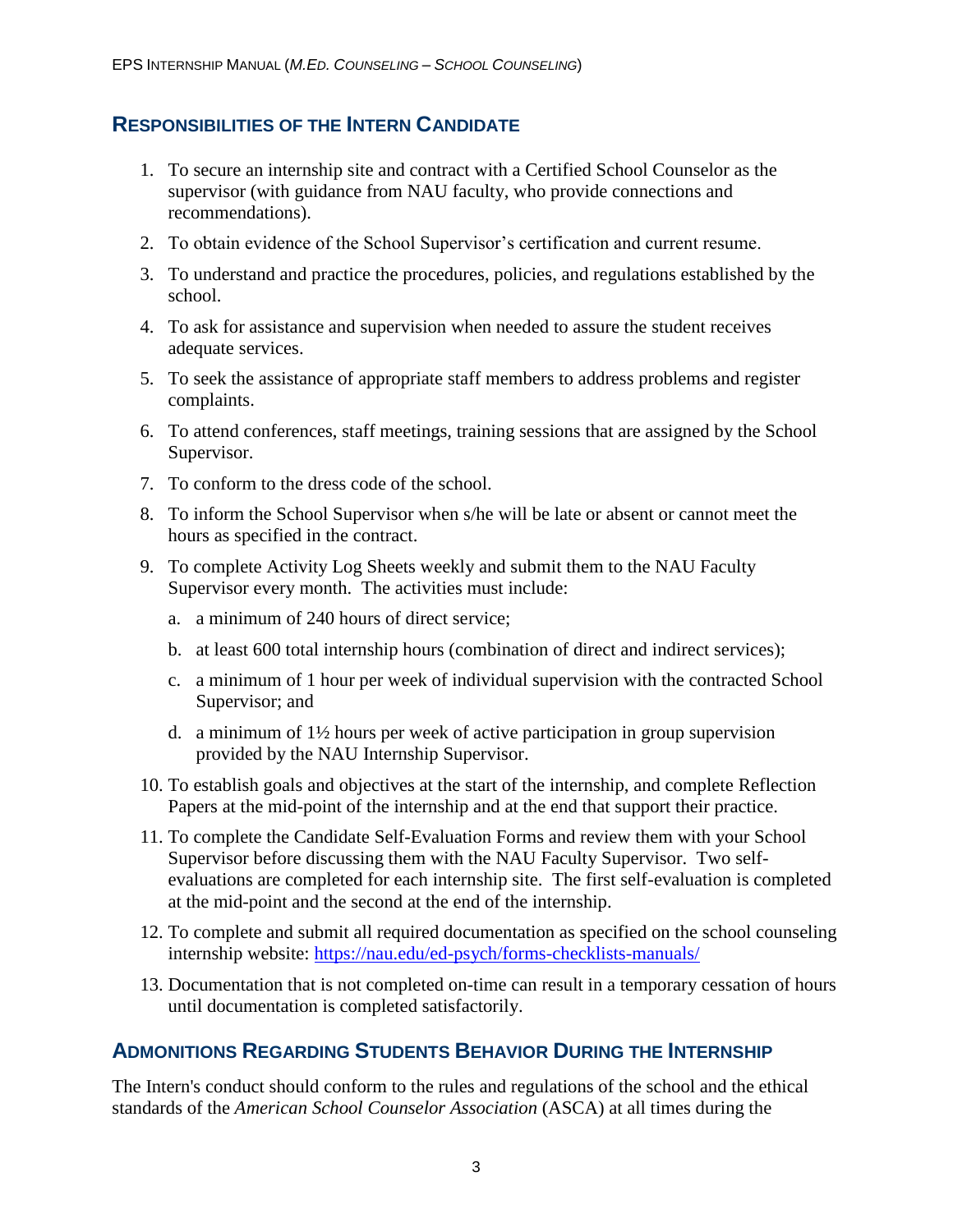internship. Interns must avoid sexual and harmful dual relationships with students, coworkers and supervisors that could impair their professional judgment or increase the risk of exploitation.

If during the course of the internship, the School Supervisor, NAU Faculty Supervisor or Intern determine that the Intern candidate has difficulty functioning effectively at the setting, steps will be taken to correct the situation. The NAU Faculty Supervisor will arrange a meeting that will include the Intern, School Supervisor, and the NAU Faculty Supervisor. Corrective action will be discussed and if continuation is agreed upon, a Professional Growth Plan (PGP) will be developed by the group. If discontinuation is agreed upon, the NAU Faculty Supervisor and Intern will determine if the Intern can be immediately reassigned to another school or if reassignment will occur for a following semester.

When an Intern's behavior is found to be unethical following the rules and regulations of the school and the ethical standards of ASCA, the student may be dropped from the internship and from the School Counseling Program. The first step of the appeal process is for the student to request an appeal hearing through the Student's Advisor. The Student's Advisor will set up a meeting with the Student Intern, the Student's Advisor, the Coordinator of the Counseling Committee, and the Chair of Educational Psychology. If the Student Intern is not satisfied with the Educational Psychology Department Committee, s/he may appeal next to the Associate Dean of the College of Education.

## **PROFESSIONAL** *CODE OF ETHICS* **AND CERTIFICATION GUIDELINES**

Students in this Master's program should follow the professional code of ethics and certification guidelines established by the following three organizations:

#### **American School Counselor Association**

5999 Stevenson Ave. Alexandria, VA 22304 (703) 823-9800 [www.schoolcounselor.org](http://www.schoolcounselor.org/)

#### **American Counseling Association** 5999 Stevenson Ave.

Alexandria, VA 22304 (703) 823-9800 [www.counseling.org](http://www.counseling.org/)

## **THE ROLES OF THE SCHOOL**

- 1. To provide the candidate with an opportunity to Intern in a professional counseling setting with supervision, working with coworkers, providing services to students, and using community resources.
- 2. To provide opportunities to integrate knowledge with practice in the following areas: (a) human growth and development, (b) social and cultural foundations, (c) helping relationships, (d) groups, (e) career and lifestyle development, (f) appraisal, (g) research and program evaluation, (h) professional orientation, and (i) foundations, contextual dimensions and practice of school counseling.
- 3. To provide best practice models of school counseling services.
- 4. To provide the Interns with the opportunity to interact with professional role models and mentors.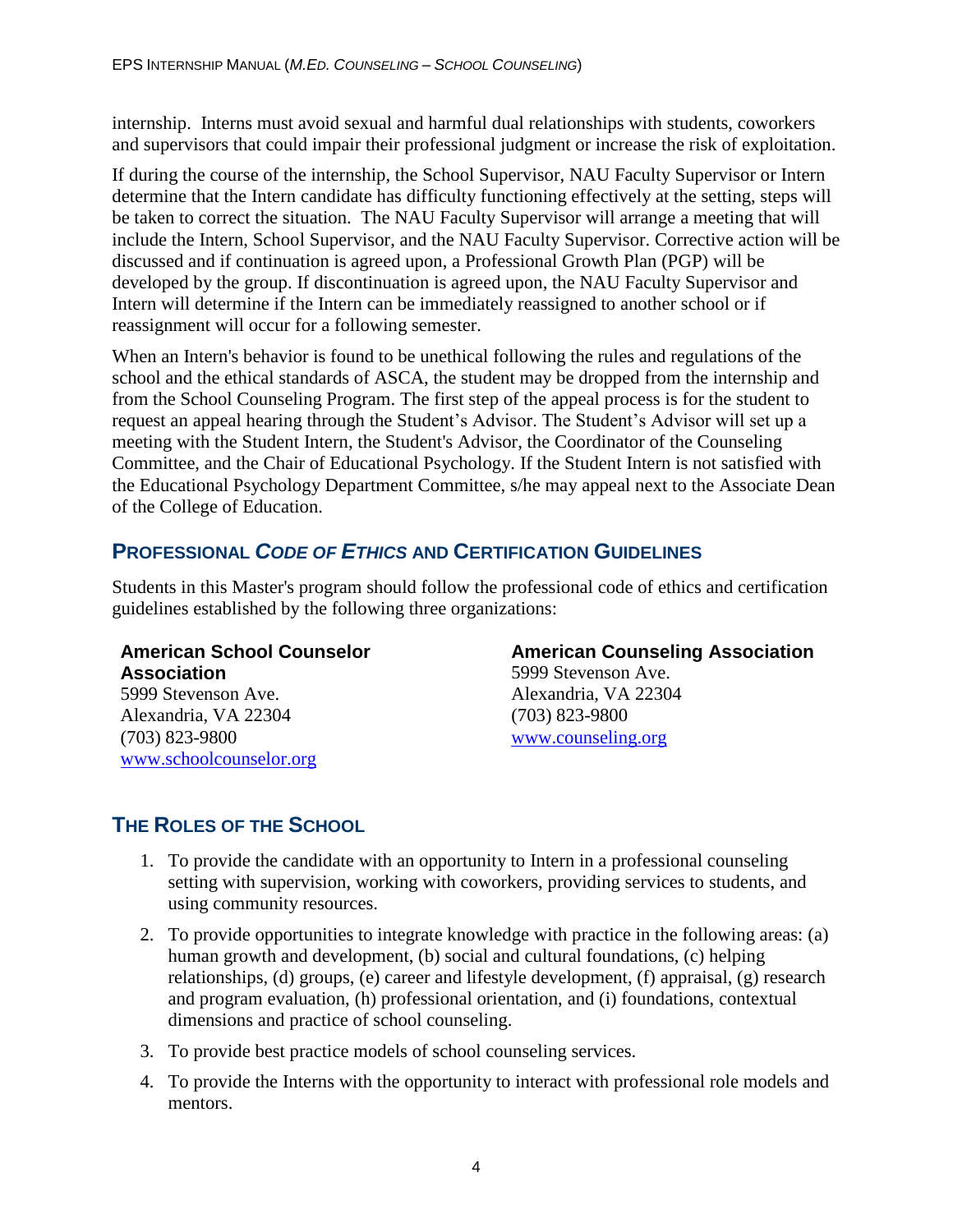- 5. To provide Interns with the opportunities to identify with the school counseling profession.
- 6. To provide Interns with the opportunities to become familiar with a variety of professional activities other than direct service.
- 7. To provide students with the opportunities to use session recordings *or* live supervision of the student's interactions with students appropriate to the specialization for use in supervision.
- 8. To provide Interns with the opportunities to gain supervised experience in the use of a variety of professional resources such as assessment instruments, computers, print and non-print media, professional literature, research, and information and referral to appropriate providers.

## **THE ROLES OF THE SCHOOL SUPERVISOR**

Internships must be completed in settings where the student has access to on-site supervision from one of the following credentialed professional who meets CACREP 2016 Standards (Section 3, Professional Practice) as follows: (1) a minimum of a master's degree, preferably in counseling, or a related profession; (2) relevant certifications and/or licenses; (3) a minimum of two years of pertinent professional experience in the specialty area in which the student is enrolled; (4) knowledge of the program's expectations, requirements, and evaluation procedures for students; and (5) relevant training in counseling supervision. The roles of these supervisors include:

- 1. To orient the Intern to the program.
- 2. To participate in optional orientation and training meetings offered by the university supervisor.
- 3. To provide the Intern with written materials describing the policies and procedures of the program.
- 4. To sensitize the Intern to broad issues, trends, and dilemmas in the internship, so that she or he may gain some perspective as to the macro system in which the program operates.
- 5. To plan, organize, and coordinate activities and learning experiences for the Intern so that he or she will understand all of the functioning areas of the program.
- 6. To help the Intern in planning, organizing, and implementing her or his duties.
- 7. To set up learning situations such as interviews, staff meetings and consultations in which the Intern is a participant.
- 8. To ensure that the Intern performs 600 contact hours of meaningful job duties related to professional school counseling that include: (a) a minimum of 240 hours of direct service with students, and (b) a minimum of 1 hour per week of individual supervision.
- 9. To provide formal and informal supervision in which policies, roles, activities, and concerns can be discussed.
- 10. To inform the Intern of steps he or she should take to improve weaknesses and further develop strengths in job performance.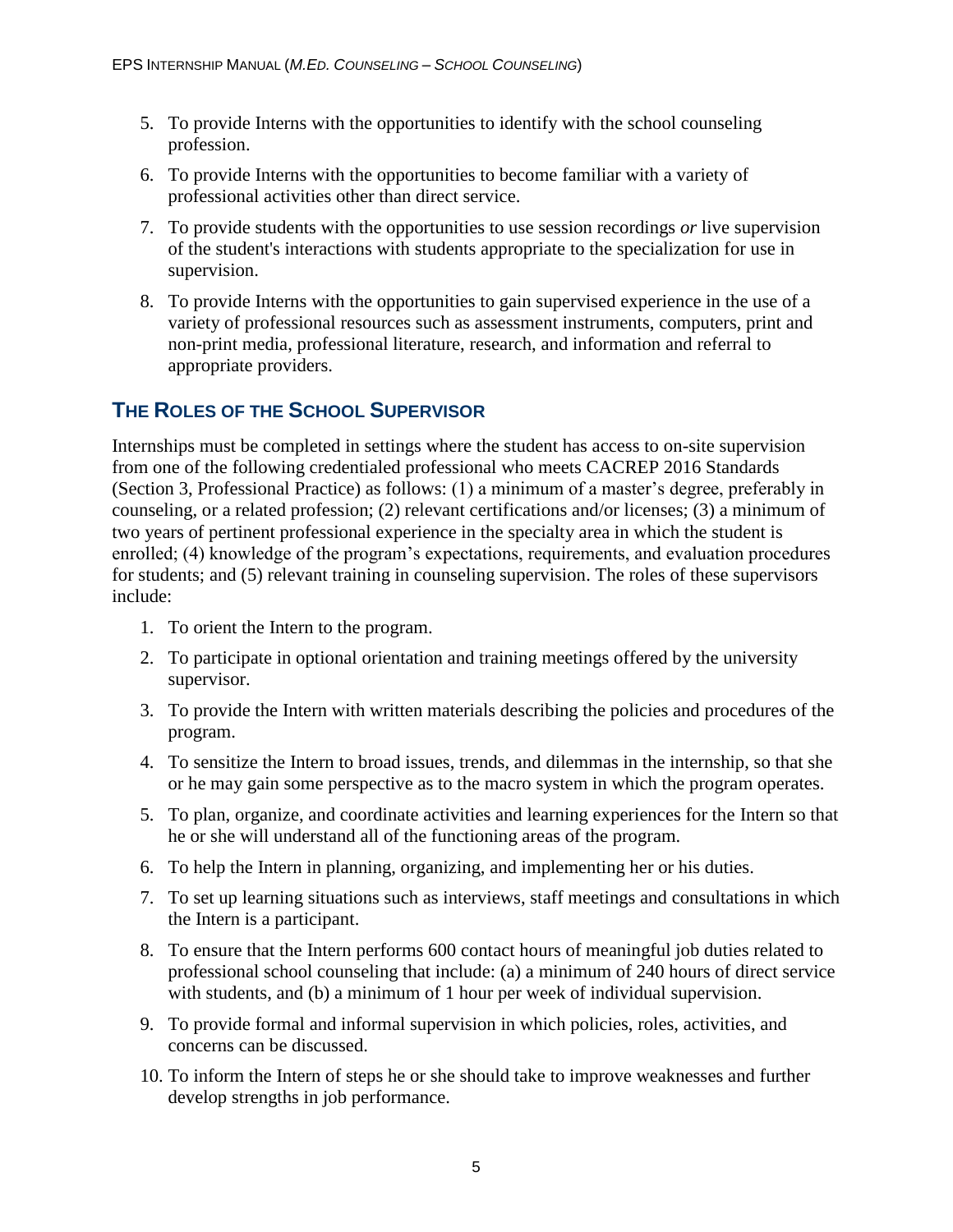- 11. To verify and sign the Intern's internship logs on a monthly basis in a timely fashion.
- 12. To review with the Intern's evaluations prior to submitting them to the Faculty Supervisor. Two evaluations are completed for each internship site. The first evaluation is completed at the mid-point and the second at the end of the internship.
- 13. To review goals and objectives with the Intern established at the start of internship and review and provide feedback on the Midterm and Final Reflective Papers completed by the Intern.
- 14. To complete the Program Evaluation Form at the end of the internship experience.
- 15. To provide the student with the opportunity to develop program-appropriate audio/visual recordings for use in the supervision *or* to provide the student with live supervision of his or her interactions with students.

## **THE ROLES AND RESPONSIBILITIES OF THE NAU FACULTY SUPERVISOR**

- 1. To provide the School Supervisor with the following:
	- a. Orientation, consultation, and professional development opportunities are provided by counselor education program faculty to site supervisors.
- 2. To provide the student with an average of 1½ hours per week of group supervision on a regular schedule throughout the internship.
- 3. To provide an opportunity for Interns to discuss their provision of student service experiences with the NAU Faculty Supervisor.
- 4. To ensure Interns and school personnel that the University and Program remains involved and interested in their progress and studies.
- 5. To address any academic or student service problems that may develop between the Intern and program.
- 6. To evaluate the Intern's progress and professional potential and provide feedback relative to professional development.
- 7. To review the goals and objectives established at the start of the internship, and provide feedback using the standard rubric on the reflection papers completed at the mid-point and end of the internship.
- 8. To function as a liaison between the university and program. The NAU Faculty Supervisor will make at least three (3) contacts with both the School Supervisor and Intern. The NAU Faculty Supervisor will complete the Faculty Supervisor Contact Forms for each contact to document supervision activities.
	- The **first contact** is designed to review the internship goals, objectives, and expected activities, clarify the roles of the School Supervisor, Intern, NAU Faculty Supervisor, and specify the documentation and evaluation process.
	- The purpose of the **second contact** is to conduct a Mid-Point Evaluation of the candidate's internship performance in a conference with the School Supervisor and Intern, review the Midterm Reflection Paper assignment, and develop objectives,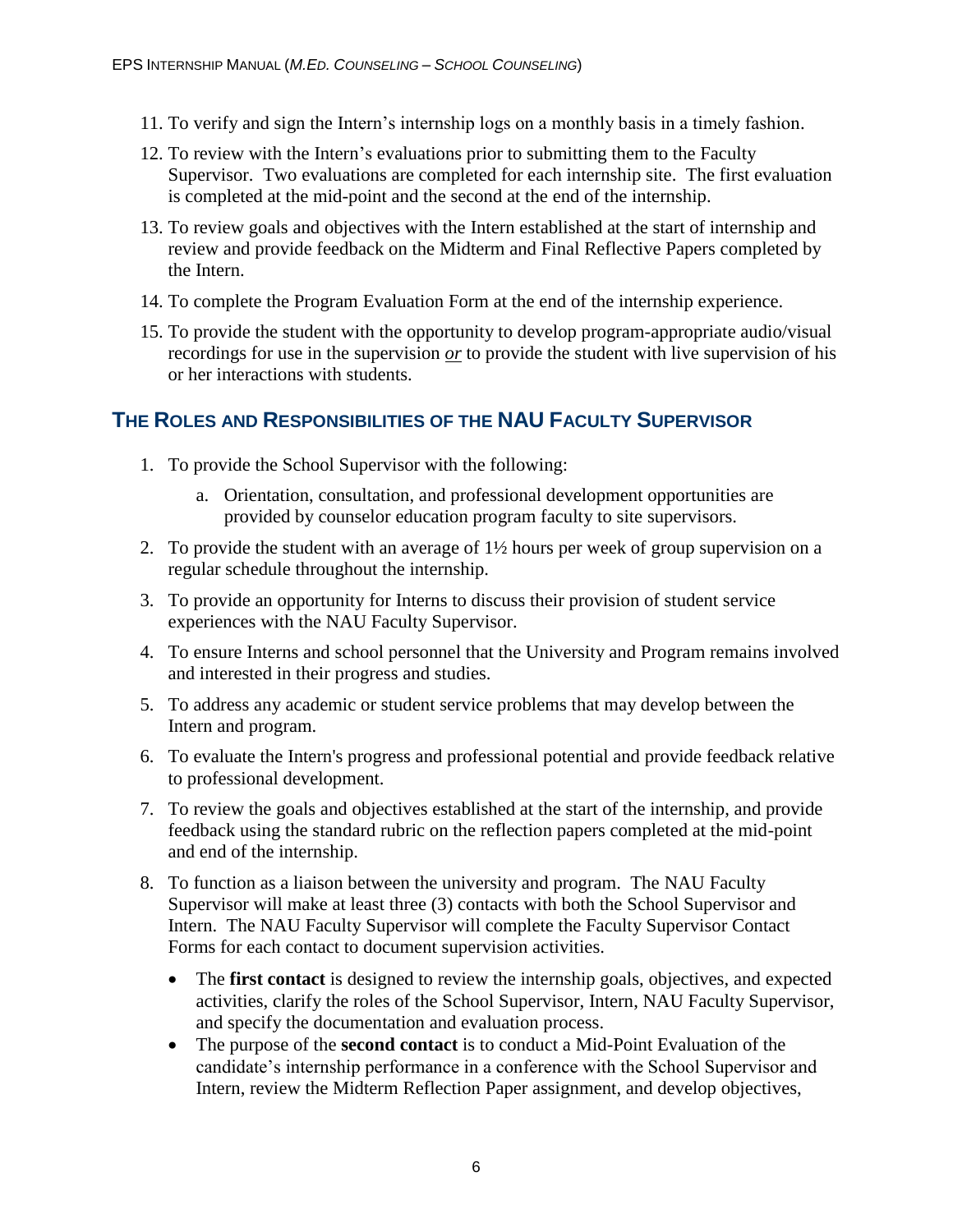activities, and timelines to support improvements in performance. This contact takes place when the Intern has completed approximately 275-300 total hours, and can only take place after the School Supervisor has completed the midterm evaluation.

- During the **third contact,** the Final Evaluation of the student's internship performance is completed during a conference with the School Supervisor and the Student Intern. In addition the Final Reflection Paper is reviewed and feedback provided to the Intern and the supervisor.
	- o The 3 contacts will be on-site school visits when the internship is within 25 miles of the student's respective campus (i.e., Flagstaff, Phoenix, or Tucson). For internships greater than 25 miles from their respective campus and within Arizona, at least one (1) of the contacts will be on-site and the other two (2) contacts will be by telephone using conference calling that includes participation by the School Supervisor, the Intern, and the NAU Faculty Supervisor. For approved out-of-state internships, 3 telephone contacts will conducted using conference calling that includes participation by the School Supervisor, Intern, and the NAU Faculty Supervisor.

## **TIMELINE AND CHECKLIST FOR INTERNSHIP**

#### **During First Semester in the SC program**

1. \_\_\_\_\_ Discuss initial ideas about internship with your Advisor in order to begin planning ahead for internship possibilities that match with student's career aspirations.

#### **Between your First Semester of the SC program and before Practicum**

- 1. \_\_\_\_\_ Continue to discuss ideas about internship with your Advisor, Practicum instructor and/or the Internship Coordinator, and begin to cultivate internship possibilities by reaching out to internship sites and supervisors.
- 2. \_\_\_\_\_ Our SC approved partnerships are updated annually, and can be found here under the Testimonials and Internship partners section: [https://nau.edu/ed-psych/wp](https://nau.edu/ed-psych/wp-content/uploads/sites/50/NAU-Internship-Partner-List-May-2018.pdf)[content/uploads/sites/50/NAU-Internship-Partner-List-May-2018.pdf](https://nau.edu/ed-psych/wp-content/uploads/sites/50/NAU-Internship-Partner-List-May-2018.pdf)

#### **During Practicum**

- 1. \_\_\_\_\_ Meet with prospective internship sites and supervisors and aim for at least 2-3 interviews.
- 2. \_\_\_\_\_\_\_ Once you have an informal offer with internship site:
	- a. \_\_\_\_\_ Obtain the Site supervisor's CV/resume and review it with your Practicum Instructor for approval (*it must meet all five components of the CACREP 2016 standards as mentioned above in School Supervisor Qualifications section*). Be sure to have an electronic version of this before Internship begins - you will be uploading it into BBLearn.
	- b. \_\_\_\_\_ Obtain evidence of School Counselor's certification. Be sure to have an electronic version of this before Internship begins - you will be uploading it into BBLearn.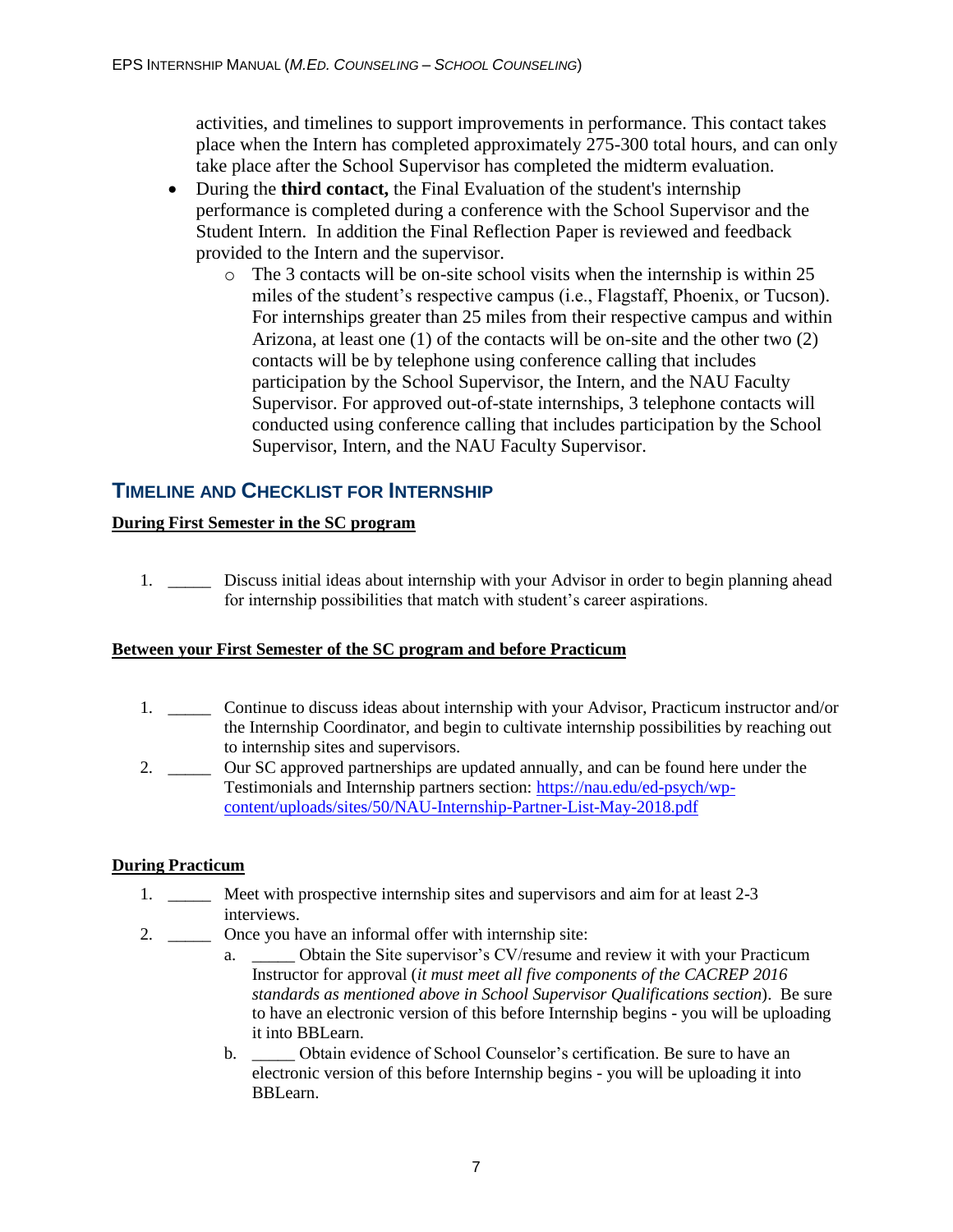- c. \_\_\_\_\_ Obtain evidence of supervision training we can provide the school counseling supervisor a 1 hour training if needed.
- d. \_\_\_\_\_ Once your Practicum Instructor approves the prospective School Counselor's credentials, set up a meeting (preferably in-person) to discuss the Internship Contract with the Site Supervisor. Be sure both you and the prospective School Counseling Supervisor both have hard copies of the "Internship Contract – First Draft" document found at the Internship website. Collaboratively sketch out all aspects of the contract. Be sure to discuss how the internship hours will be handled, and how crisis situations will be addressed as well. Let your Site Supervisor know immediately if there will be days you will be absent during the internship experience.
- e. Once both parties agree to the terms of the contract, complete the online Internship Contract found at the Internship website. The contract will be automatically sent to your NAU email address, the Site Supervisor's email address and the NAU Faculty Supervisor's email address.
- f. \_\_\_\_\_ Once the Site Supervisor has approved the contract, be sure you receive an email approving the contract from the Site Supervisor. Save this email as a pdf – you will be uploading it into BBLearn.
- 3. \_\_\_\_\_ Submit a copy of your liability insurance through ASCA- you will be uploading it into BBLearn.
- 4. \_\_\_\_\_ Site Supervisor received orientation from NAU Faculty Supervisor we handle this!
- 5. \_\_\_\_\_ Inform Vicki Stevenson to register for 3 or 6 Credit hours once you have a contract (3 credits for 20 hr/wk internship or 6 credits for 40 hr/wk internship)
- 6. \_\_\_\_\_ Complete graduation application (discuss with your Advisor)
- 7. \_\_\_\_\_ Find out from your NAU Internship Faculty instructor when Group supervision will take place (1.5 hours per week or 3 hours every other week)

#### **Internship: Early Semester**

- 1. Immediately upload all required documents within BBLearn (e.g., contract, liability insurance)
- 2. \_\_\_\_\_ Attend and actively participate in your group supervision meetings at NAU (weekly or bi-weekly schedule arranged by faculty).
- 3. \_\_\_\_\_ Arrange and complete Contact #1 with Site Supervisor, NAU Faculty Supervisor and yourself.

#### **Throughout Internship (Daily/Weekly)**

- 1. \_\_\_\_\_ Behave professionally and ethically throughout entire internship
- 2. \_\_\_\_\_ Complete all aspects of your Contract, including participating in individual supervision on a weekly basis
- 3. \_\_\_\_\_ Keep track of hours in Weekly Hour Log (in excel)
- 4. \_\_\_\_\_ Attend and participate in all Group Supervision Meetings at NAU in-person or via Zoom.
- 5. \_\_\_\_\_ At the beginning of the month, upload your signed hourly log from the previous month into BBLearn. Be sure that both you and your site supervisor have signed before uploading

#### **Mid-Point of Internship (Approximately 120 direct hours & 300 total hours)**